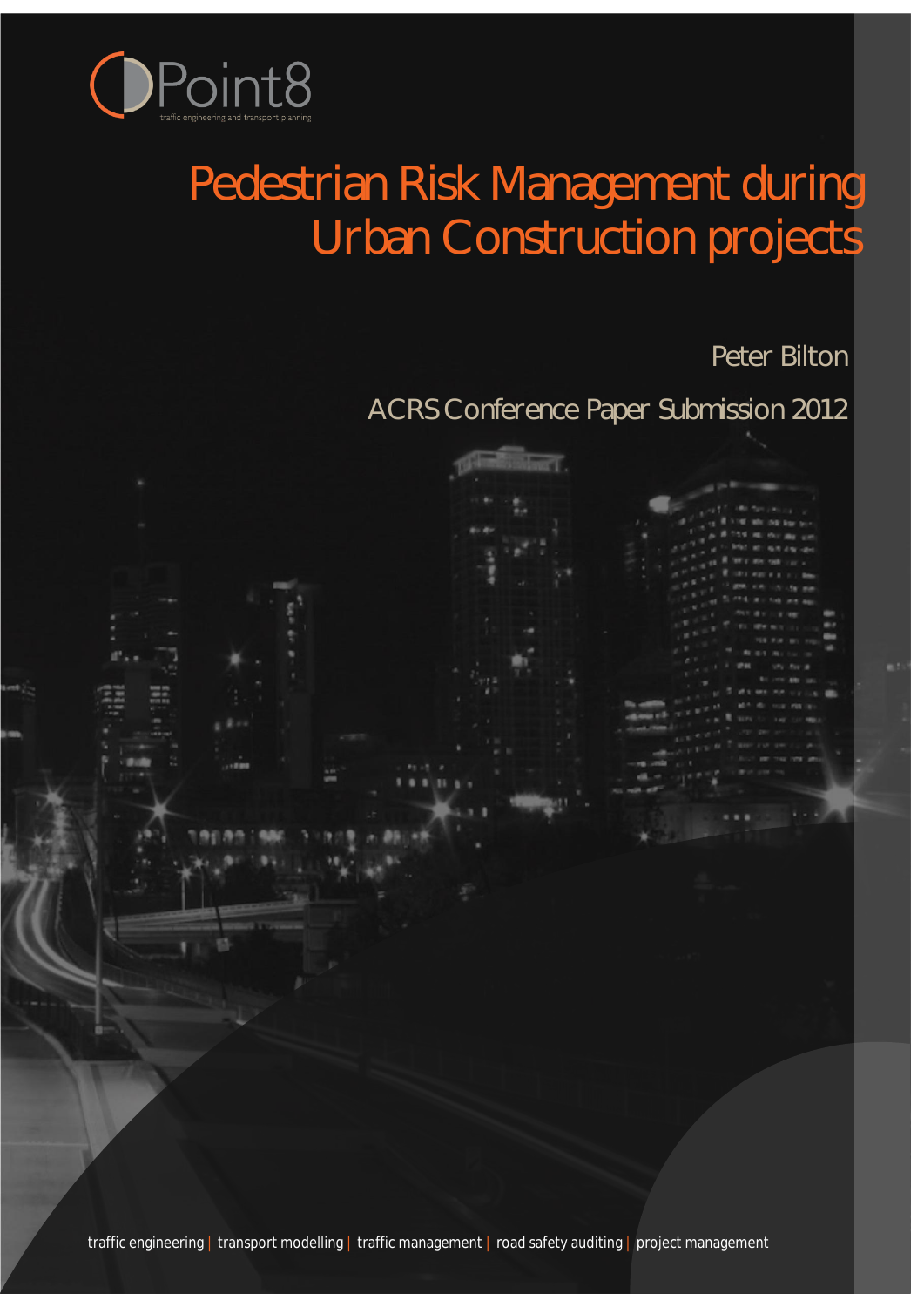

## **Abstract**

Pedestrian risk management during urban construction projects within densely populated areas can be very complex. This paper outlines key issues for pedestrian risk management based on casual observations made during the course of several years experience working in this field.

Understanding how to quantify and mitigate risks to pedestrian safety is an important part of construction traffic management. Unfortunately, current guidelines and standards typically are more applicable to smaller scale construction activities and suburban roads. Limited information on how to manage and assess risks to pedestrians in urban areas is available. Further research, more in depth reporting of pedestrian crash statistics and development of industry accepted risk exposure models would assist practitioners in estimating pedestrian related risks and therefore increase safety at worksites.

During major infrastructure projects, stakeholder objectives, design and contractual constraints may also impose constraints which compete with pedestrian safety. These include the minimisation of land resumption, maintaining traffic capacity, delay minimisation (limiting speed reduction), and providing vehicular and pedestrian access to properties throughout construction. The Gold Coast Rapid Transit project in Queensland is used to provide examples of pedestrian risk management issues that occur in such environments.

This paper does not aim to promote or encourage the use of specific pedestrian management solutions. Rather, it hopes to encourage further research into pedestrian risk management at urban worksites.

### **Keywords**

Pedestrians, Construction, Traffic Management, Risk Management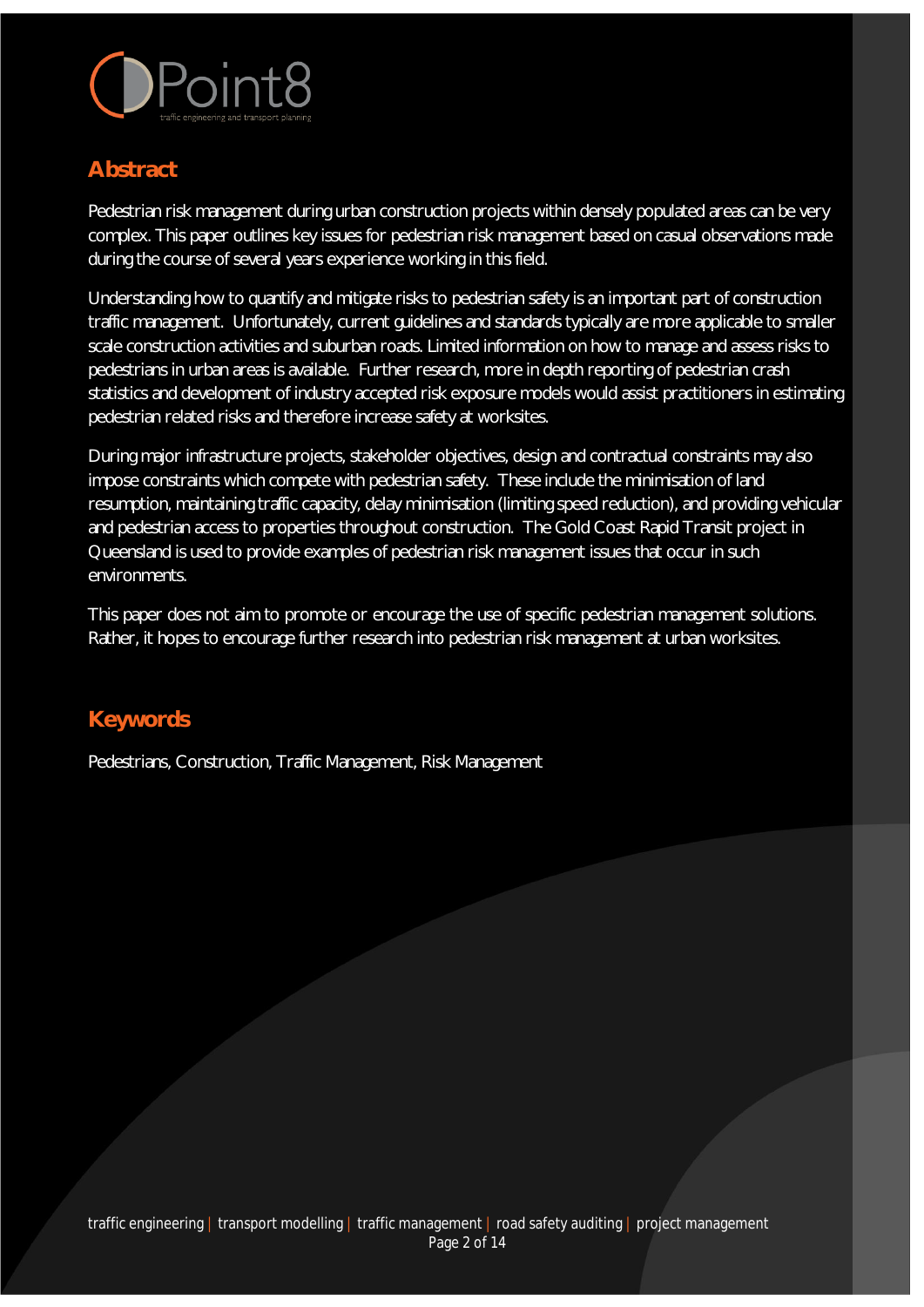

#### **Introduction**

This paper summarises issues relating to pedestrian risk management in urban construction projects within densely populated areas. The issues raised are based on casual observations made during the course of several years experience working in this field and a limited review of available literature. The author hopes this paper will inspire additional research and development of guidelines to assist practitioners in the field of construction traffic management.

As urban infrastructure in Australia ages and our major metropolitan cities grow, upgrades and improvements will be required to provide new or improved roads, public transport and other public infrastructure. These projects are frequently located adjacent to major arterial and sub-arterial road corridors, in densely populated areas with a high volume of pedestrian traffic. The Gold Coast Rapid Transit project in Queensland is used to provide examples of pedestrian risk management issues that occur in such environments.

# **Pedestrian Risks Traffic and Risk Management Standards**

Undertaking road and public transport construction activities in urban environments requires the safe provision of temporary footpath diversions and relocation of pedestrian crossing facilities. It also requires undertaking construction activities in proximity to existing footpaths and traffic, creating additional risks to pedestrians. Assessing these risks and providing acceptable solutions that mitigate risks is an important part of traffic management for major construction projects.

The relevant legislation and requirements for traffic management at construction worksites vary between states. In Queensland, it is a legislated requirement to apply a risk management process in accordance with the Department of Main Roads' Manual of Uniform Traffic Control Devices (MUTCD) Part 3 (Workplace Health and Safety Act 2011). Like most road authorities in Queensland, the Department of Main Roads MUTCD is based on Australian Standard 1742.3 but also provides additional details and regional context.

A review of these and other states worksite traffic management manuals finds that pedestrian management information is very limited and does not acknowledge the different risks associated with the volume of pedestrians, road environments and surrounding land uses. No guidance is provided on how to assess the risk exposure to pedestrians from traffic and construction. For example, the main requirement for management of pedestrians provided in AS1742.3 is as follows:

*"Where there is a demand for use of the detour by pedestrians, cyclists or wheelchairs, facilities such as footpaths, cycle tracks and sealed shoulders as appropriate to the demand and the safety requirements should be provided."*

The Queensland MUTCD Part 3 provides slightly more guidance which can be summarized as follows:

- Where pedestrian traffic has been diverted onto an existing roadway the pedestrian path shall be separated from vehicular traffic. A mesh fence may be used provided that:
	- the clearance to the delineated edge of the traffic lane is at least 1.2 m and the speed limit is 60 km/h or less; or
	- the clearance to the delineated edge of the traffic lane is less than 1.2 m and the speed limit is 40 km/h or less.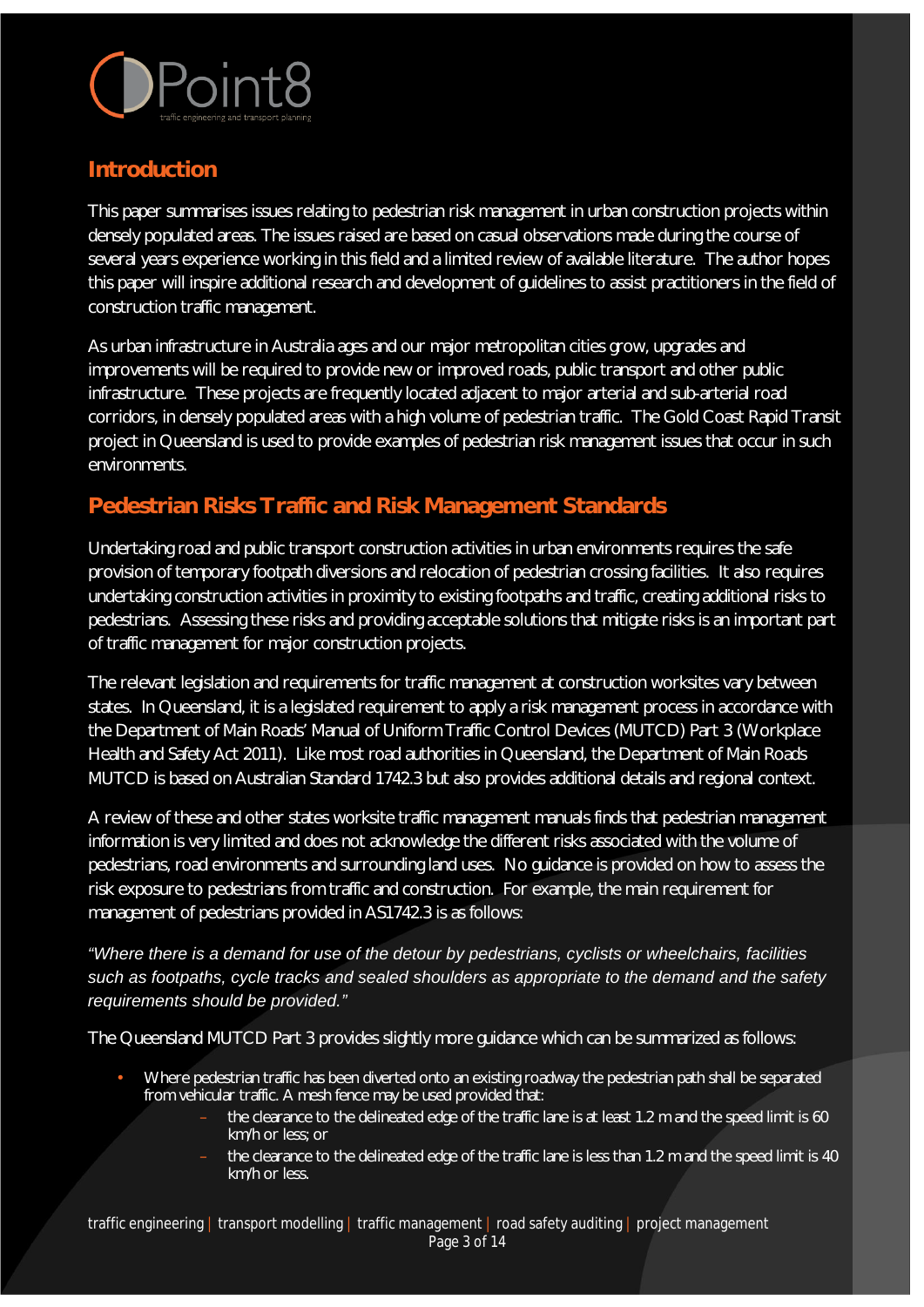

Source: ISO \$1000:2009

- Where traffic speeds are more than 10 km/h above the top end of these ranges a road safety barrier system shall be provided.
- Crossings shall be located as near as practicable to established pedestrian routes, and shall have the same level of function as the crossings they replace, including provisions for the people with a vision impairment.

While beyond the scope of this paper, both documents appear to be inconsistent with the Safe System approach adopted in the National Road Safety Strategy 2011 – 2020 with regard to the survivable impact speeds for pedestrians.

Austroads has recently published several reports relating to best practices and standardisation of traffic management at a national level (Austroads 2012). That report recommends a risk management process shown in Figure 1 and a risk identification matrix identified at Figure 2. Consideration of risks to pedestrians and cyclists is outlined as a key consideration.



**Source: ISO:31000: 2009**

**Figure 1 – Risk Management Process Overview**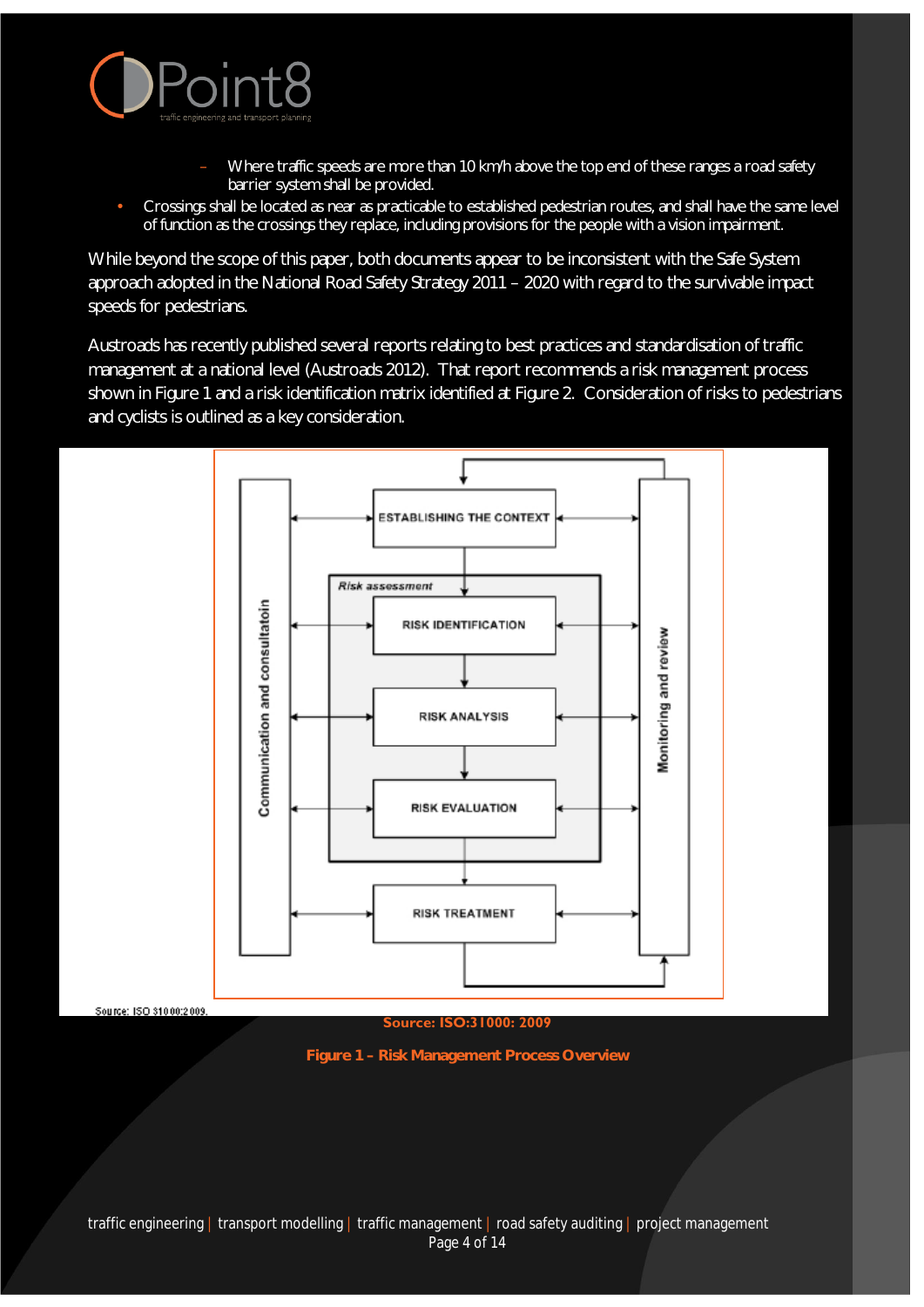

|             |                   | Like lihood                                                                                  |                                                                                                         |           |               |  |  |
|-------------|-------------------|----------------------------------------------------------------------------------------------|---------------------------------------------------------------------------------------------------------|-----------|---------------|--|--|
|             |                   | Very likely                                                                                  | Likely                                                                                                  | Unlikely  | Very unlikely |  |  |
| Consequence | Fatal             | Very high                                                                                    | Very high                                                                                               | Very high | <b>High</b>   |  |  |
|             | Serious injury    | Very high                                                                                    | Very high                                                                                               | High      | <b>Medium</b> |  |  |
|             | Minor injury      | Very high                                                                                    | High                                                                                                    | Medium    | Low           |  |  |
|             | PDO/firstaid.only | High                                                                                         | <b>Medium</b>                                                                                           | Low       | Low           |  |  |
|             |                   |                                                                                              |                                                                                                         |           |               |  |  |
| Risk        |                   | Suggested treatment approach                                                                 |                                                                                                         |           |               |  |  |
| Very high   |                   | Must be corrected.                                                                           |                                                                                                         |           |               |  |  |
|             |                   | Should be corrected or the risk significantly reduced, even if the treatment costs are high. |                                                                                                         |           |               |  |  |
| High        | Medium            |                                                                                              | Should be corrected or the risk significantly reduced, if the treatment cost is moderate, but not high. |           |               |  |  |
|             |                   |                                                                                              |                                                                                                         |           |               |  |  |

#### **Source: AP-R403-12**



# **Pedestrian Risks**

A key limitation of applying this risk management framework to pedestrians is that without detailed guidance or methodologies for consistently estimating the probability for different pedestrian risks, each practitioner is required to subjectively make their own estimation of "likelihood". What limited risk management solutions are provided focus on the risks relating to detoured pedestrians being struck by an errant vehicle (i.e. a vehicle leaves the roadway and strikes a pedestrian either standing or walking on the footpath). This often puts practitioners in the position of determining risk by compliance (i.e. if compliance with the solutions proposed can be achieved then this is an acceptable risk). This ignores the risks associated with the volume and behaviour of pedestrians themselves, as well as the different forms of roadway crossing facility and factors such as surrounding land uses.

A review of Queensland crash statistics indicates that pedestrians accounted for 11.6% of all fatalities in the period 1 January 2006 to 31 December 2010 (QDTMR 2010). No detailed specific analysis of pedestrian crash patterns is provided in the 2010 report. From the 2009 report covering the period 1999- 2004, pedestrians are listed as most at fault about 82% of the time in pedestrian crashes and pedestrians crossing the road accounted for over 50% of pedestrian crashes (QDTMR 2009).

Other studies have found that that throughout Australia, illegal pedestrian movements accounted for between 33-45% of pedestrian crashes at signalised intersections and pedestrian signal crossings. The level of non-compliance with signalised intersection crossings at CBD locations (including Brisbane) was found to be in the order of 20-25% (King, 2008). These statistics highlight the fact that in terms of probability, illegal or uncontrolled pedestrian movements and crossings create far higher risks to pedestrians in comparison to the risks associated with errant vehicles leaving the roadway.

Several studies have looked at developing meaningful pedestrian risk exposure models, however all have limitations (Emo 2008). The development of a generally accepted and widely available pedestrian crash risk exposure model would assist practitioners to estimate the likelihood of pedestrian related risks for

traffic engineering | transport modelling | traffic management | road safety auditing | project management Page 5 of 14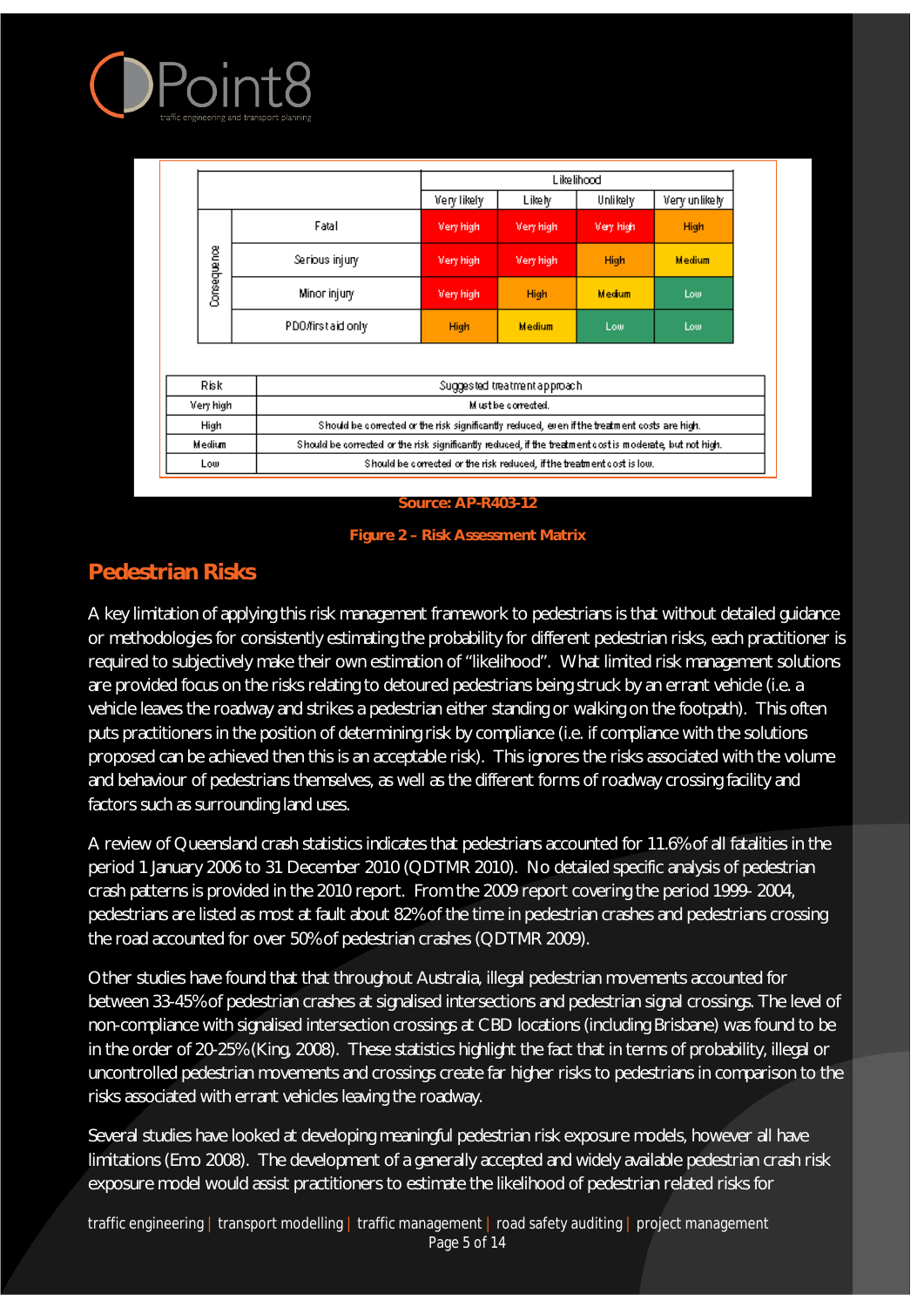

estimated pedestrian volumes, traffic volumes or pedestrian/road interface (both in general and specifically at worksites).

Regardless of the availability of estimation tools, practitioners should take into account observed pedestrian behaviours and account for the additional risks created by high number of illegal pedestrian behaviours. Understanding the demographic and likely behaviours of the area in which construction will occur can assist in avoiding worksite designs that foster further illegal behaviours which may inadvertently result in higher risks associated with illegal crossings. For example, where a high number of illegal pedestrian crossings have been observed prior to construction, it is reasonable to assume the use of long pedestrian detours and physical barriers may potentially create scenarios where pedestrians will walk on the roadway (to avoid long detours) and even climb over barriers (to cross the road). By identifying these risks, additional measures can be undertaken to deter such behaviours (such as additional wayfinding signage and use of fencing or gawking screens). These introduced risks should also be documented in a risk assessment (which may find that the increased risks are acceptable given the risk mitigation benefits that barriers and detours provide).

#### **Understanding the Temporary Traffic Barriers Limitations**

The use of traffic safety barriers (or temporary traffic barriers) to separate traffic from pedestrians and workers can be a very effective method for managing pedestrian safety risks while providing for construction workspace. While not specifically the topic of this paper, it is important to understand some of the design constraints of these devices as well as the additional risks that may occur due to their use to contain or detour pedestrians around worksites.

Temporary traffic barriers are typically available in modular units that are made of either plastic modules (which can be filled with water), concrete or steel. In Queensland, a limited number of manufacturer's products have been accepted for use by the Department of Transport and Main Roads and are rated for different speed and vehicle mass impacts based on the US test standard NCHRP350. Each manufacturer provides information on the installation requirements and performance characteristics of each product, with wide ranging performance results. The two key criteria of interest to this paper are the characteristics of dynamic deflection and "length of need".

Dynamic deflection refers to the lateral distance a barrier will move under the impact of a vehicle (for a given speed, mass and angle of approach). This criteria is used to assess whether the barrier product being considered will ensure that in the event of an impact, the movement of the barrier doesn't injure a worker, or cause the barrier to fall into an excavation. As the majority of barrier products rely on mass to redirect the impact of a vehicle, a key associated characteristic is the "length of need" associated with achieving the maximum dynamic deflection specified by the manufacturer. Obviously if this length can't be achieved, the barrier performance will be substantially less. In constrained urban environments, where full length of need distance may not be achieved, estimating the risks to pedestrian safety due to barrier performance is particularly difficult.

In a 60km/h speed zone the expected deflection zone for a commonly used plastic water filled barrier is approximately 2 metres. To achieve this requires a minimum length of need of 30 metres. Concrete barriers (having higher mass) have lower deflection zone characteristics but the minimum length of need may be higher (and in addition these barriers require a separate end treatment to reduce injury in the event of an end on vehicle impact).

traffic engineering | transport modelling | traffic management | road safety auditing | project management Page 6 of 14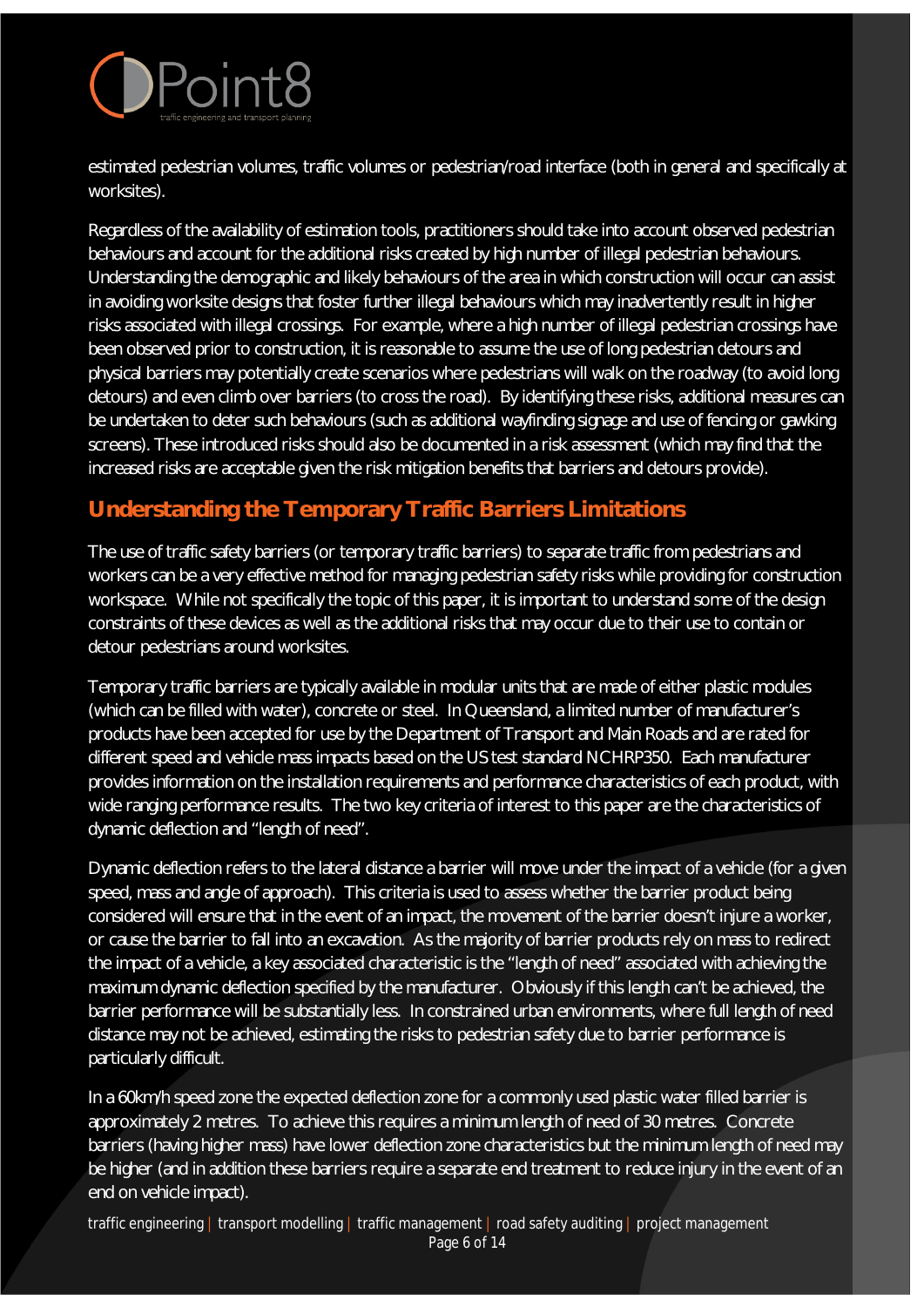

Manufacturers do not publish the performance characteristics of impacts with shorter sections of barrier. In many urban environments there are closely spaced driveways, intersections and pedestrian crossing facilities that must be maintained. Where the manufacturers' minimum length of need cannot be achieved it is difficult to estimate what the likely deflection zone behind a barrier might be. Another associated risk that is often overlooked is that very short sections of barriers (in particular single water filled barrier modules) have been known to become projectiles as a result of a vehicle impact. To understand the implications of this, consider that a single water filled module weighs no more than 600kg, whereas a small passenger car typically weighs 1,200kg.

Finally, as discussed previously, in some urban environments (where there are both high pedestrian volumes and pre-existing illegal pedestrian behaviours) the introduction of barriers introduces the potential risk of pedestrians climbing over barriers or attempting travel between the barrier and traffic (to make a staged crossing of the road). Although no statistics could be identified on the injuries or fatalities resulting from this type of pedestrian behaviour, the author has casually observed numerous occasions of this type of risky pedestrian behaviour. Designers of worksite barriers should be aware of such potential risks, and where it is not possible to eliminate or deter this behaviour, the introduced risks should be documented in a risk assessment.

#### **Other Constraints on Pedestrian Safety**

In the majority of road construction environments, the protection of pedestrians can be achieved by either detouring pedestrians around the works, or detouring the pedestrians between the works and traffic using a combination of reduced speed and positive barrier protection. In large infrastructure projects undertaken in complex urban environments, it is likely that there will be a number of constraints on providing an "ideal" pedestrian management solution. These constraints may come from stakeholder objectives and contractual constraints, the existing and new design feature of the infrastructure project, and the land uses and population demographic of the area the project is undertaken in. Typical constraints are likely to include:

- The economic need to minimise land resumption costs which limits space to simultaneously provide for construction activities, traffic and pedestrian movements.
- The desire of road authorities to maintain traffic capacity during the project.
- The desire of road authorities to minimise travel time delays resulting in higher speed limits than would be preferred from a construction and pedestrian safety perspective.
- Frequent, closely spaced direct property driveway access and the need to maintain continuous access to properties.
- High pedestrian volumes with multiple pedestrian desire lines and a mixture of land uses and pedestrian destinations (including public transport access).
- Demographic with higher than normal risk acceptance for illegal behaviours such as jaywalking or informal crossings (e.g. tourists, students, entertainment precincts).
- Lack of consideration of pedestrian access and safety issues during the concept and preliminary design planning stages of projects.
- Limitations of temporary barrier design and limited opportunities to provide continuous barrier protection.

Some of the pedestrian behaviours described above are examples of risks that can be inadvertently created in the attempt to minimise other safety risks. It is difficult to quantify these risks and to evaluate the balance between the increase in risks and decrease in risks associated with changes to the pedestrian environment.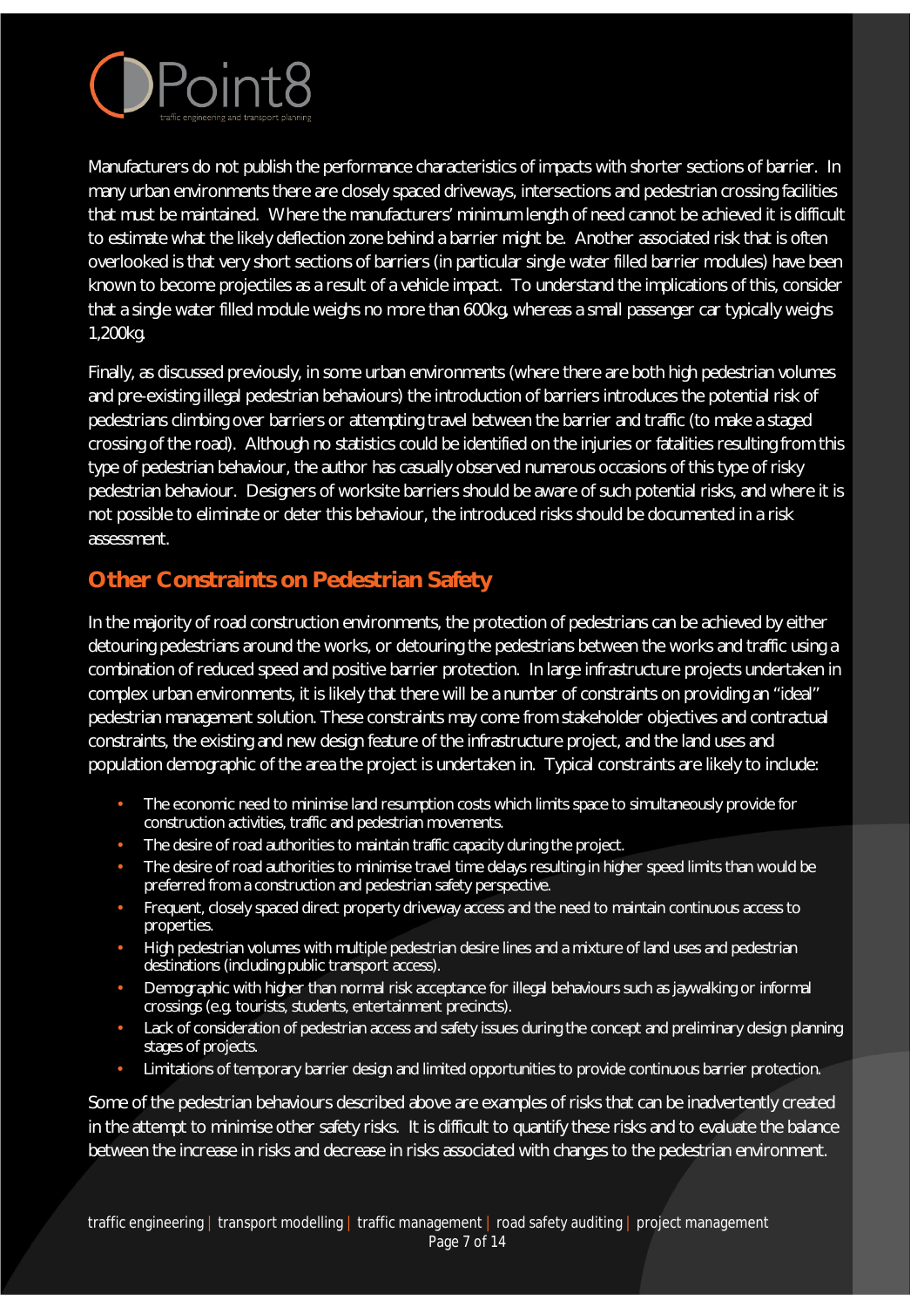

While it is possible to eliminate with a high degree of certainty the risks that pedestrians have no control over (i.e. a barrier can be provided to protect a pedestrian from an uncontrolled vehicle), it is much more difficult to eliminate inadvertently introduced risks relating to pedestrian behaviour . For example, does the decreased risk of pedestrians or workers being struck by an errant vehicle (using a barrier as shown in Figure 3) outweigh the increased risk of potential consequences of pedestrians climbing over or walking around a barrier to cross a road?

As a general rule of risk management, any increase in risks associated with a particular solution are acceptable only if these increased risks are substantially outweighed by the reduction in risks the solution provides. Without quantitative evidence this is difficult to evaluate. Crash statistics indicate that pedestrians crossing the road are far more frequently involved in fatalities than pedestrian crashes involving a vehicle leaving the roadway (QDTMR 2009), but statistics indicating whether worksites contribute to a statistical increase in either occurrence could not be found . Further research and investigation into pedestrian crash statistics at worksites is needed to evaluate whether pedestrians are more likely to be killed or injured as a result of illegal behaviours (in comparison to the reduction of injuries and fatalities expected as a result of use of barriers). In the absence of further research, the use of barriers should be encouraged, but designers should document any introduced risks that are identified and evaluate mitigation options.



**Figure 3 – Typical Pedestrian Diversion with Protection by Temporary Barrier** 

### **Case Study**

The construction of the Gold Coast Light Road Roadworks South project provides several examples that illustrate some of the issues with estimating and mitigating pedestrian risks in urban environments. This project is one of several early works projects undertaken to prepare for the construction of the Gold Coast Light Rail - which will provide a 13 kilometre light rail system between Broadbeach and Southport. The Roadworks South project in the heavily populated areas of Surfers Paradise and Broadbeach involved road widening and service relocations to reconfigure two kilometres of the Gold Coast Highway for the future light rail project.

The Gold Coast Highway carries approximately 45,000 vehicles per day, and serves as one of the few northsouth road connections on the Gold Coast. Land uses directly fronting the highway include permanent, semi-permanent and temporary tourist accommodation, restaurants, service stations, public parks and a fire station. The Gold Coast Highway also serves the major public transport bus services in the area. The traffic engineering | transport modelling | traffic management | road safety auditing | project management Page 8 of 14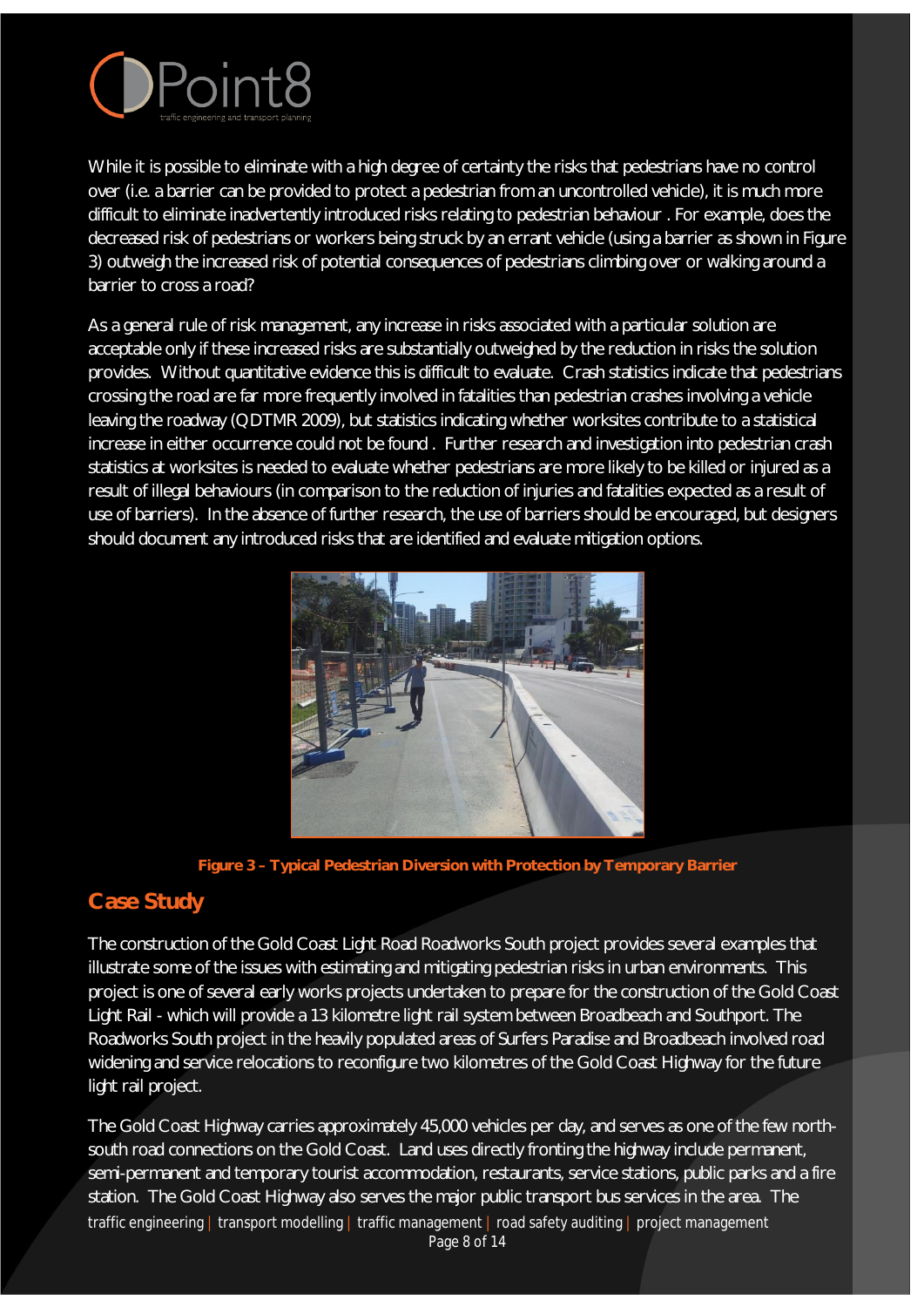

combination of land uses and mixture of trip destinations creates complex pedestrian desire lines and pedestrian behaviours, including frequently illegal or high risk activities. Figure 4 illustrates the density of the project environment (the Gold Coast Highway runs directly up the centre of the image)



**Figure 4 – Aerial View of the GCRT Roadworks South project**

A large proportion of pedestrians in this area are tourists (both international and domestic) who are unfamiliar with the land uses and pedestrian network in the area. Some pedestrians may be unfamiliar with Australia traffic rules, while in general holiday makers may simply be less likely to comply with traffic rules due to a variety of reasons. This is particularly an issue at night, with high numbers of intoxicated pedestrians (due to the proximity to entertainment areas of Surfers Paradise) being much more likely to take increased risks, and make illegal crossings or undertake risky activities as pedestrians.

These factors, in combination with the mixture of land uses and need to provide temporary pedestrian detours while maintaining a high level of property access, result in high levels of risky pedestrian behaviour. Casual observations by the author during the Gold Coast Rapid Transit have included the following pedestrian behaviours:

- higher than usual jaywalking activity
- risky pedestrian behavior (e.g. using double barrier lines as refuge point while crossing highway in peak hour traffic) – see Figure 5
- pedestrians climbing over barriers to cross the road
- pedestrians walking on the traffic side of the barrier (in order to short cut a detour)
- pedestrians walking on top of barriers (for amusement)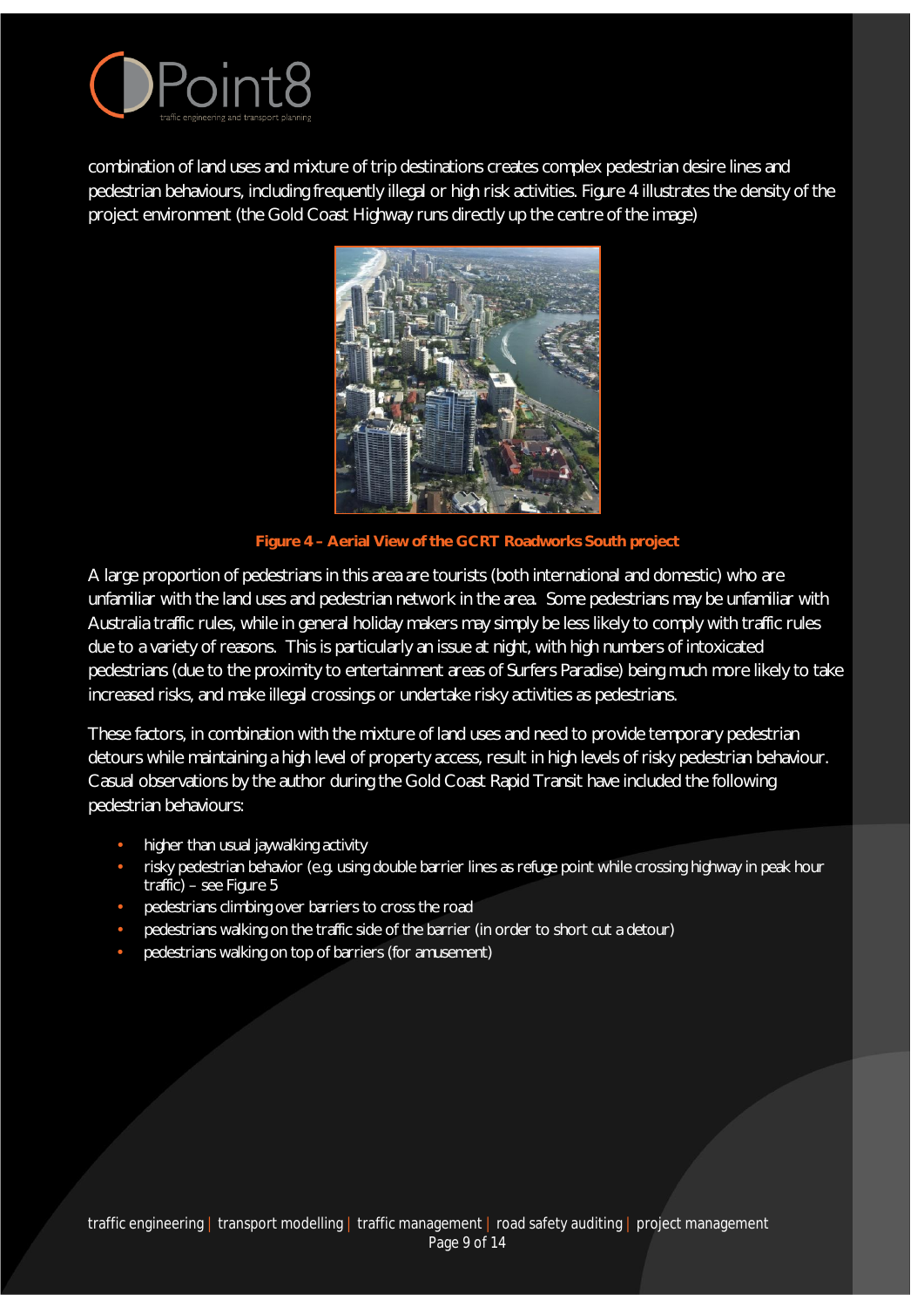



**Figure 5 - Risky Pedestrian Behaviour** 

Where it is not physically possible to provide a pedestrian detour around or through (due to the size, location and method of the works, the use of temporary scaffolding structures should be considered as an option. The design of such temporary structures needs to consider gradients for disabled access, however there may be situations where some compromise on gradients may need to occur. An example of this is the structure shown in Figure 6. This structure was constructed over a private property (with the owner's permission) in order to allow the construction of a 4m by 2m Telstra pit in an existing verge of only 4m. Pedestrians couldn't be diverted onto the roadway as works on the other side of the highway prevented any further traffic switching. As the property shown in the photo is separated from the verge by a retaining wall approximately 2 metres in height, the structure needed to ramp up and around the worksite. As the alternative (to close the footpath an attempt to detour pedestrians via backstreets) would have lead to high risk pedestrian movements, a compromise needed to be made on the grade of the ramp.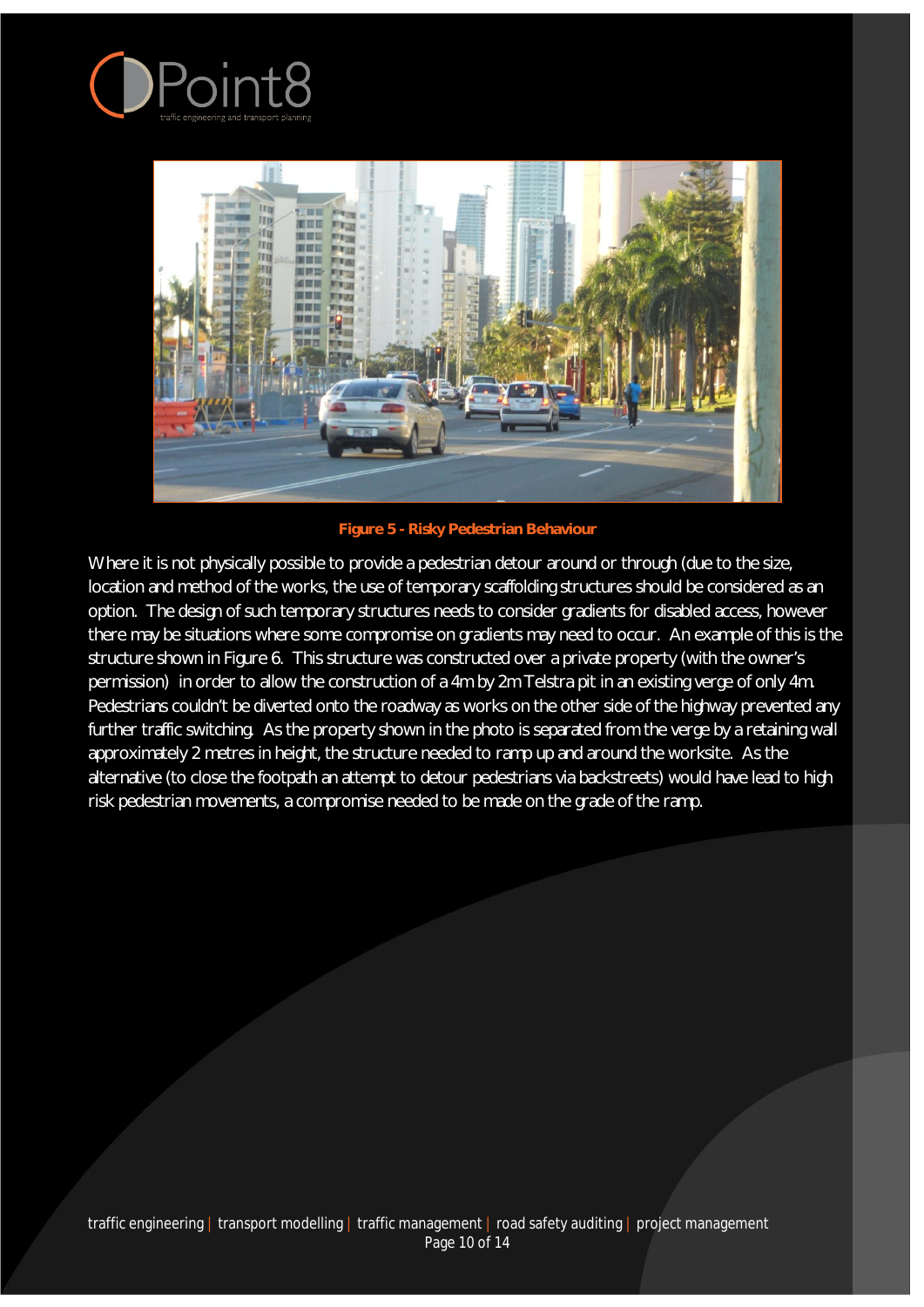



**Figure 6 - Temporary Pedestrian Structure**

#### **Consideration of Pedestrian Risks and Questions for Additional Research**

This paper does not aim to promote or encourage the use of specific pedestrian management solutions. Rather, it hopes to encourage further research into pedestrian risk management at urban worksites. The following questions are provided as both a source of potential research topics and to provide some guidance for considering pedestrian risks in urban construction projects.

- 1. What are the quantitative risks to pedestrians at worksites? Can the risks associated with various metrics and characteristics of each specific environment be estimated using quantitative methods? Can risk exposure models be developed that account for pedestrian volumes, demographics, land uses, roadside environment and traffic volume?
- 2. Will lowering existing speed limits be accepted politically and will drivers comply with lower limits (if no changes other than signage are made)? What is an appropriate road speed for pedestrian roadsides?
- 3. Is the volume of pedestrian movements high? Where do the majority of current legal and illegal pedestrian movements currently occur? Will these locations be impacted by worksites?
- 4. How high is the volume of pedestrians outside of working hours?
- 5. Do adjacent land uses and pedestrian demographics indicate that pedestrians are more likely to engage in high risk behaviors (e.g. is the location near an entertainment district, a school, a holiday destination)?
- 6. How far apart are formal crossing opportunities if a detour is put in place? Regardless of actual detour distance, are pedestrians likely to perceive the detour to be an inconvenience and take risks to reduce perceived inconvenience?
- 7. Can temporary barriers be installed in accordance with manufacturer's recommendations? If not, can an assessment be made on the potential deflection characteristics of the barrier? What are the quantitative risks of barrier deflection and movement associated with pedestrians (as opposed to workers)?
- 8. Would the introduction of a barrier break an existing pedestrian desire line, or create a potential for pedestrians to walk on the highway or climb over the barrier?
- What level of pedestrian protection is provided in the existing situation by standard barrier kerb?
- 10. Can pedestrian desire lines be changed or discouraged through pavement markings, wayfinding or educational signage?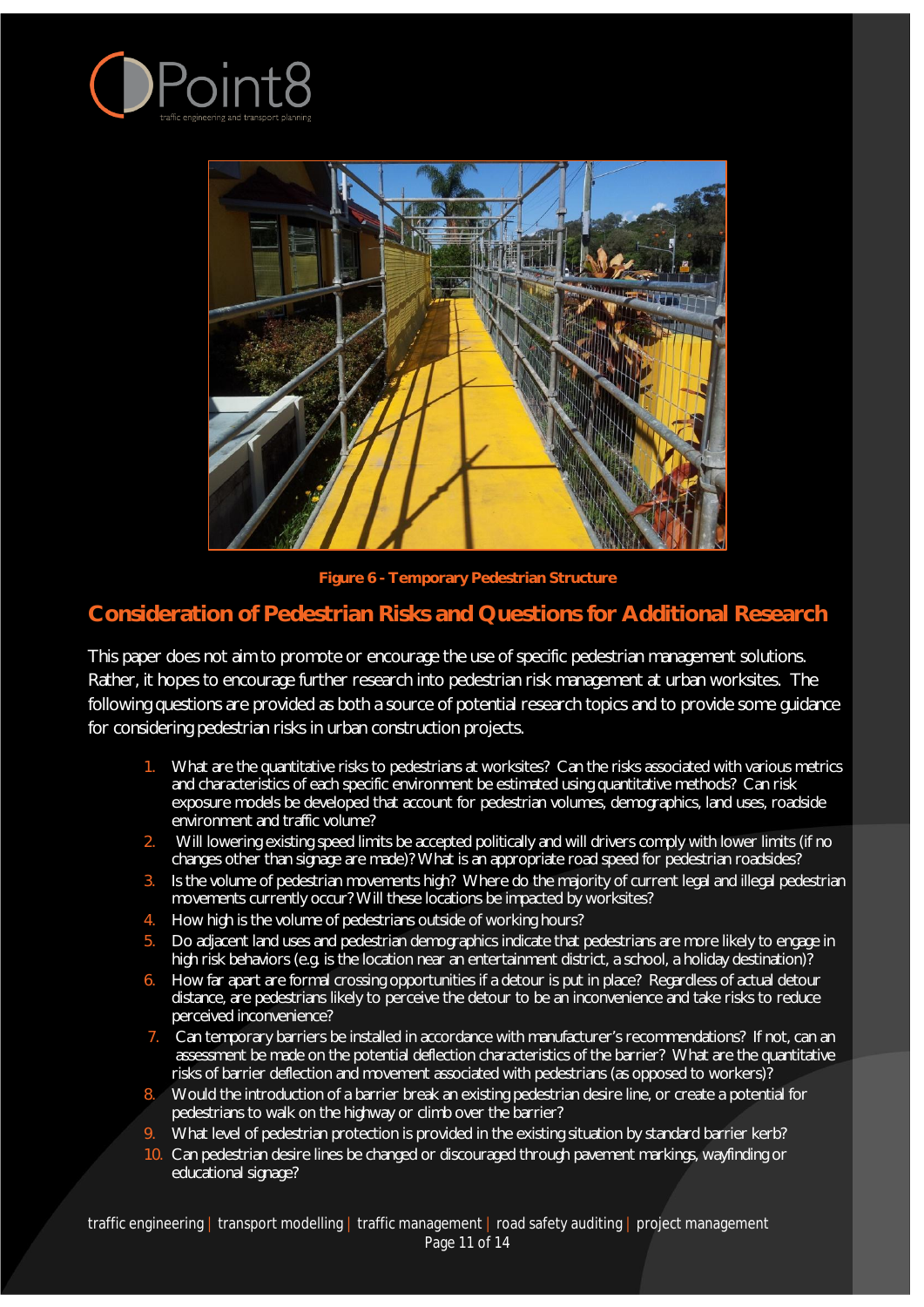

- 11. Is lighting sufficient for the proposed temporary detour? Have Crime Prevention Through Environmental Design (CPTED) principles been considered?
- 12. Would a temporary structure provide an alternative detour route? What property access and ownership and liability issues would prevent the use of a structure?
- 13. Have any introduced risks associated with illegal pedestrian behaviours been documented in a risk assessment process and strategies to mitigate these introduced risks been considered?

#### **Conclusion**

Understanding how to quantify and mitigate risks to pedestrian safety is an important part of construction traffic management. Unfortunately, current guidelines and standards typically are more applicable to smaller scale construction activities and suburban roads. Limited information on how to manage and assess risks to pedestrians in urban areas is available. Further research, more in depth reporting of pedestrian crash statistics and development of industry accepted risk exposure models would assist practitioners in estimating pedestrian related risks and therefore increase safety at worksites.

#### **Acknowledgements**

The author wishes to thank the Gold Coast Rapid Transit project and the Baulderstone GCRT Roadworks South team for their assistance and cooperation with the preparation of this report.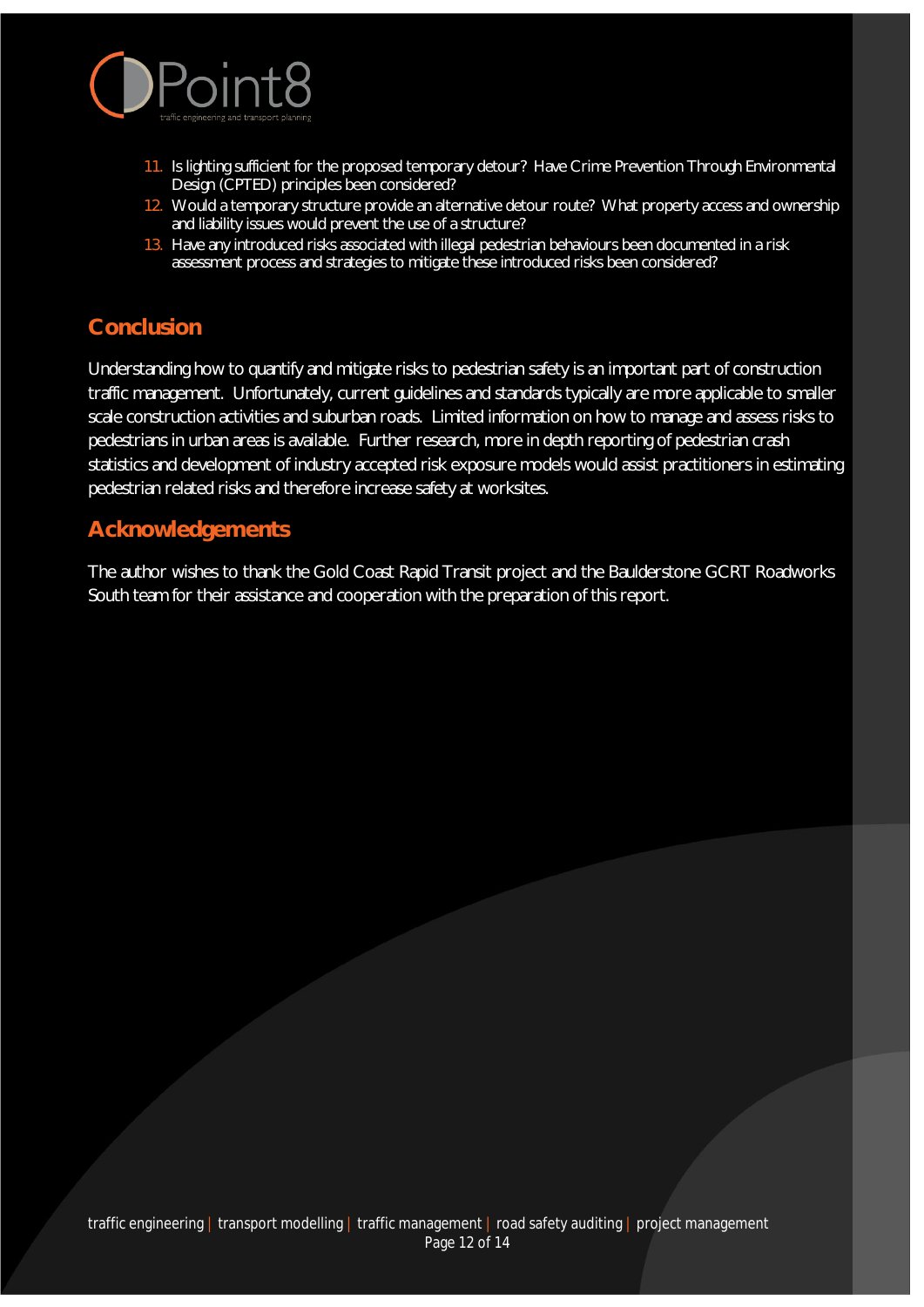

#### **References**

- 1. Australian Road Safety Council, 2011, National Road Safety Strategy 2011 2020
- 2. Australian Standard 1742.3 2009 Manual of Uniform Traffic Control Devices, Traffic control devices for works on roads
- 3. Austroads 2012, Implementing National Best Practice for Traffic Control at Road Work Sites: Risk Management, Auditing and Field Operations AP-R403-12
- 4. Emo, A.K., Do, A. 2008, Evaluating and Validating a New Pedestrian Exposure to Risk Metric, Proceedings of the Human Factors and Ergonomics Society 52nd Annual Meeting 2008
- 5. ISO31000:2009 Risk Management Principles and guidelines
- 6. King, M.J., Soole D., Ghafourian, A. 2008. Relative risk of illegal pedestrian behaviours, Australasian Road Safety Research, Policing and Education Conference 2008
- 7. OECD Transport Research Centre 2008, Towards Zero Ambitious Road Safety Targets and the Safe System Approach
- 8. Queensland Department of Justice and Attorney-General, Workplace Health and Safety Queensland ,Traffic Management for Construction or Maintenance Work Code of Practice 2008
- 9. Queensland Department of Transport and Main Roads, May 2009, 2004 Road Traffic Crashes in Queensland.
- 10. Queensland Department of Transport and Main Roads, 2010, Manual of Uniform Traffic Control Devices -Part 3, Works on Roads
- 11. Queensland Department of Transport and Main Roads 2010, 2010 Year in Review Road Crash Report, Road Fatalities and Hospitalised Casualties
- 12. Queensland Government, Workplace Health and Safety Act 2011